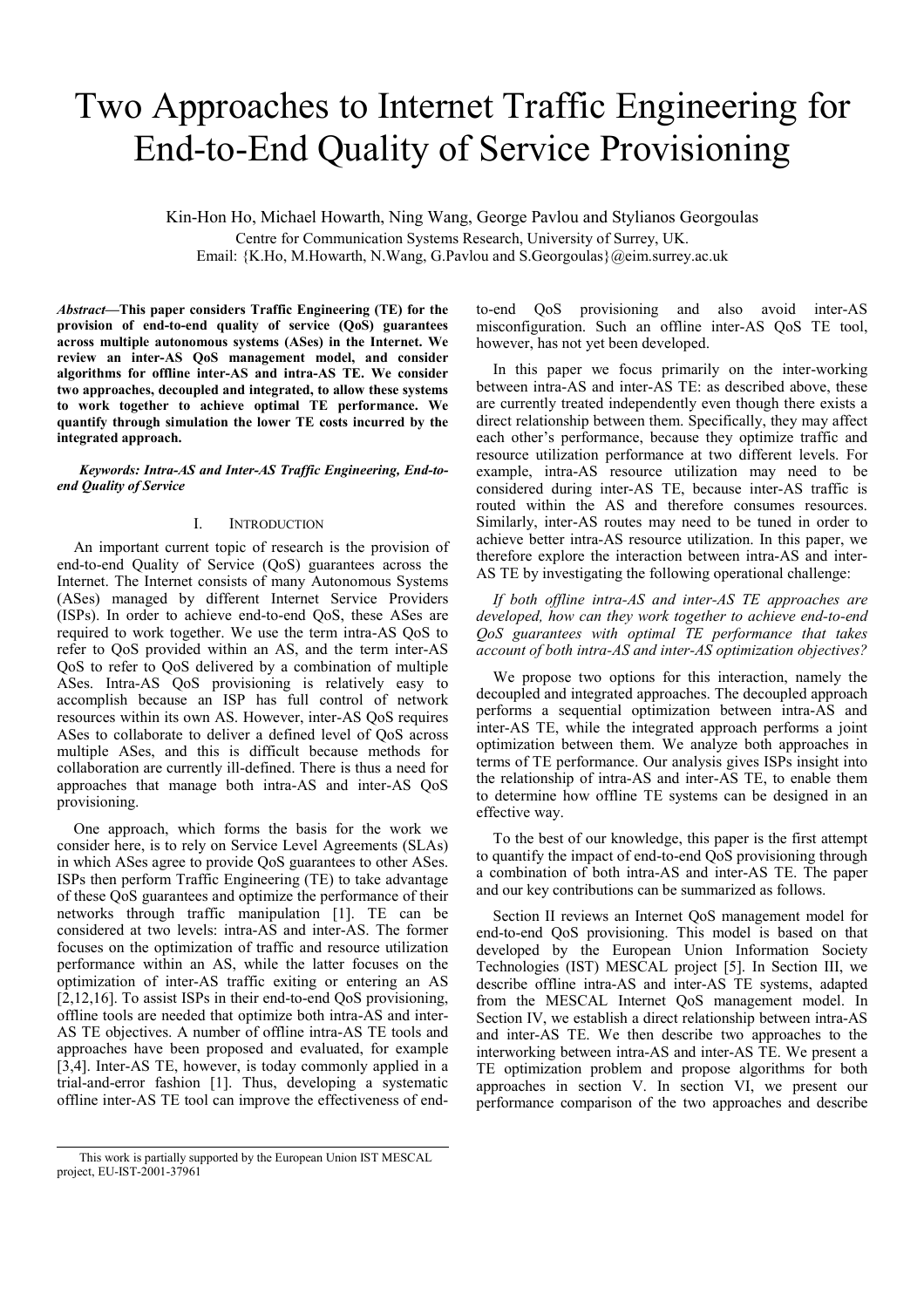results from a simulation evaluation of both approaches. Finally, we conclude the paper in Section VII.

#### II. THE QOS-BASED INTERNET

End-to-end QoS relies on provisioning at two levels: intra-AS and inter-AS.

# *A. Intra-AS QoS Provisioning*

Within an AS, an ISP has full control over its network resources for QoS provisioning. An ISP establishes SLAs with its customers that guarantee agreed QoS levels within the AS. The ISP then provisions and configures the network to ensure that customer traffic receives the expected QoS. To achieve this, routes that meet the QoS requirements of the customer traffic are found, and resources are allocated to the traffic.

#### *B. Inter-AS QoS Provisioning*

One approach to Inter-AS QoS provisioning is a cascaded QoS model; this is the solution currently being investigated by MESCAL. The approach is based on two concepts: (1) the exchange of QoS and charging information between ASes, and (2) the establishment of SLAs between ASes to contract the negotiated end-to-end QoS guarantees. The key idea of this cascaded model is as follows.

An AS can offer guaranteed QoS levels to its own customer (upstream) ASes, including both destinations within its own AS and destinations to which the QoS is guaranteed by adjacent ASes. Such an offer specifies a remote destination(s), the QoS definition and a charge. Thus, for traffic whose destination is a downstream AS, the offer relies on the local QoS capabilities of the offering AS, supported by the SLAs established with its adjacent provider ASes. These SLAs, in turn, are based on the downstream AS' local QoS capabilities and any SLAs it has established with its adjacent provider ASes, and so on in a cascaded manner. In this cascaded model, an end-to-end SLA chain can be built, each SLA relying on SLAs between downstream ASes. At any point the QoS offered towards a specified remote destination reflects guarantees supported by SLAs.



Figure 1 shows an example of the cascaded model. Let o-QoS1 be the QoS guarantee and charge offered by AS1 towards the destination 'dest'. AS2 receives an offer of this o-QoS1. We assume it decides to purchase the offered QoS: AS2 then establishes an SLA with AS1 (SLA2-1) to contract the detail of purchased QoS with the associated charge. Now AS2 has a QoS guarantee provided by AS1 for access to 'dest'. AS2 can in turn extend this QoS guarantee by concatenating its own QoS capability with SLA2-1, and then offering an extended QoS (o-QoS2) to AS3. Now o-QoS2 represents the QoS guarantee and charge from AS2 to the destination 'dest'.

AS3 receives o-QoS2 from AS2 and it in turn repeats the decision process, possibly purchasing the offered QoS and establishing SLA3-2. In summary, once offers from other adjacent ASes have been agreed as SLAs, an ISP may build new extended services upon cascaded existing ones. Further details of the MESCAL Internet QoS model can be found in [6]. As an example of QoS concatenation, if the QoS metric is delay, the concatenation operation is performed by addition.

## *C. Structure of the QoS-based Internet*



Figure 2. Structure of the QoS-based Internet

We now show how a combination of SLAs can be used to form the QoS-based Internet. Figure 2 shows an AS in the QoS-based Internet, capable of providing end-to-end QoS guarantees by establishing SLAs with its local customers and adjacent providers. A *customer SLA* means that the ISP agrees to provide the contracted QoS guarantees to its local customers towards certain destinations (either within the AS or in downstream ASes). A *provider SLA* is divided into two categories: an *inbound provider SLA* is established with an upstream AS, and means that the ISP agrees to provide the contracted QoS guarantees to the traffic received from the upstream AS; an *outbound provider SLA* is established with the downstream AS, and means that the downstream AS provides the negotiated QoS guarantees towards destinations elsewhere in the Internet.

Since the ISP can utilize the resources within the AS and the resources contracted with its adjacent ASes, it wishes to know how to optimize the use of these resources to achieve end-to-end QoS provisioning in the most effective way. This can be resolved by Internet Traffic Engineering, and in the rest of this paper we focus on offline TE for network resource configuration.

#### III. OFFLINE QOS-AWARE INTERNET TE SYSTEM

## *A. Internet Traffic Types and Relationships*

An offline TE system simultaneously examines many parameters such as traffic requirements and network resource constraints, and produces as output a set of network configurations (i.e. routing paths) that optimize the use of all network resources. Internet traffic received by an AS can be divided into four types: *Internal* traffic originates from and terminates within the same AS; *Transit* traffic originates from and terminates within other ASes; *Inbound* traffic originates from the other ASes and terminates within the AS; *Outbound* traffic originates from the AS and terminates within other ASes.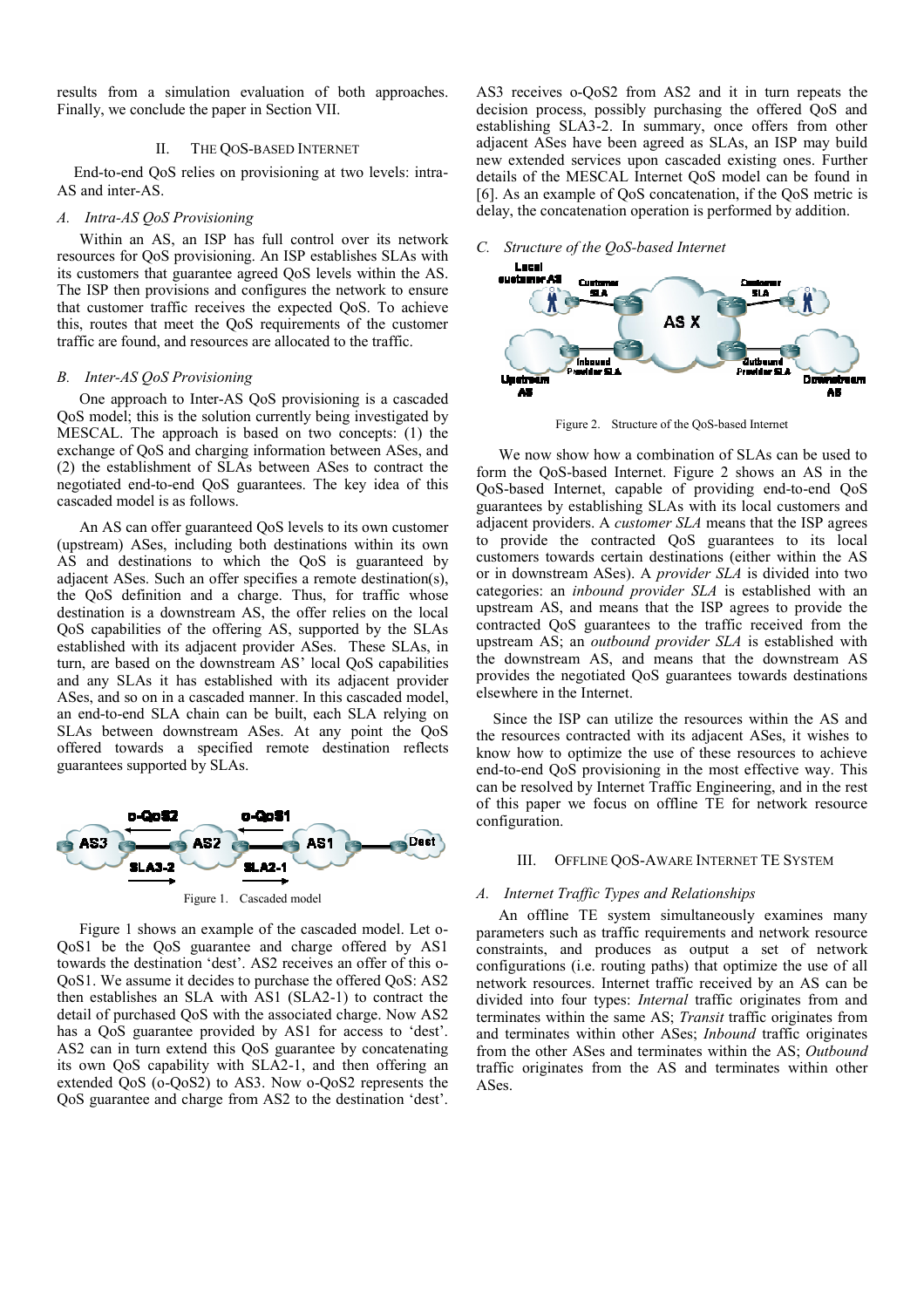*Intra-AS traffic* involves traffic that has designated ingress and egress routers (e.g. internal traffic). Inbound, outbound and transit traffic also belong to intra-AS traffic once their ingress and egress routers are determined (these may be assigned by inter-AS TE as we will show later). On the other hand, *inter-AS traffic* involves the traffic that originates from or terminates within other ASes, and includes inbound, outbound and transit traffic. We now proceed to discuss in more detail systems that support intra-AS and inter-AS TE.

#### *B. Offline QoS-Aware Intra-AS TE System*



An offline intra-AS TE system has been proposed [4] which consists of the components shown in Figure 3.

*Intra-AS Traffic Forecast* (TF) forecasts the volume and QoS requirement of intra-AS traffic between every pair of ingress and egress points over a given time interval. The traffic forecast can be extrapolated from measurements, or estimated, or derived from existing / anticipated customer and inbound provider SLAs. The output of Traffic Forecast is an intra-AS Traffic Matrix (TM) which consists of a tuple (ingress router, egress router, QoS requirements) for each aggregate traffic flow. The Offline Intra-AS TE system takes the intra-AS TM as input and performs Intra-AS Network Dimensioning (ND) to achieve an effective QoS provisioning within the AS.

*Intra-AS Network Dimensioning* performs the selection of optimal routing paths for intra-AS traffic between ingress and egress routers so that QoS requirements within an AS are met while optimizing network resource utilization. The output of Intra-AS ND is an Intra-AS Resource Availability Matrix (RAM), which records the resources used within the AS and a network configuration that enforces the resulting routing paths.



#### *C. Offline QoS-Aware Inter-AS TE System*

Inter-AS TE focuses on the optimization of inter-AS traffic *exiting* or *entering* an AS. These are called *outbound* and *inbound* TE respectively. More specifically, outbound inter-AS TE focuses on an optimal assignment of outbound and transit traffic onto inter-AS or egress resources. Inbound TE focuses on controlling inbound and transit traffic from adjacent ASes entering an AS through the best ingress points. In this paper we only focus on outbound TE: we therefore ignore inbound TE, since the ingress and egress points of inbound traffic are presumably determined. Outbound and transit traffic are inter-AS traffic because their egress points may be varied by outbound TE and are therefore the subject of this paper.

To ensure effective end-to-end QoS provisioning for inter-AS traffic exiting an AS, there are two issues to consider. First, an ISP needs to decide how much resource it should contract with adjacent ASes (in outbound provider SLAs) while minimizing cost. Second, the ISP has to decide the allocation and optimization of inter-AS resources by appropriately assigning inter-AS traffic. We now describe an offline inter-AS TE system (Figure 4) that primarily addresses the optimization of these two issues. This is a simplified version of the MESCAL TE functional architecture [6], allowing us to focus in this paper on our analysis of the integrated / decoupled approaches to TE.

*Inter-AS Traffic Forecast* (TF) produces the inter-AS Traffic Matrix (TM). As for intra-AS TF, the inter-AS traffic may be extrapolated from measurements, estimated or derived from SLAs. The inter-AS TM consists of a tuple (ingress router, remote destination, QoS requirements) for each flow.

*Inter-AS QoS Discovery* receives the set of advertised offered QoS guarantees from adjacent ASes, each offer specifying the QoS towards a remote destination together with a charge.

*Resource Binding Selection* (RBS) focuses on the selection of QoS advertisements. In general for a specific destination address an AS will receive multiple QoS advertisements from adjacent ASes, since the Internet has multiple connectivity. The AS therefore needs to decide which QoS advertisement it should select for optimum resource utilization and cost. RBS takes as inputs the inter-AS traffic demand from inter-AS TF and a set of QoS advertisements from inter-AS QoS Discovery. It computes the optimum set of resources (e.g. bandwidth) from each QoS advertisement. The purpose of RBS is to optimize towards business objectives by ensuring adequate provisioning of end-to-end QoS to meet forecast demand while minimizing the total charge in purchasing resources from adjacent ASes. The AS then needs to establish outbound provider SLAs with the corresponding adjacent providers to contract these selected resources. This is done by SLA management functions, which are out scope of this paper.

*Resource Binding Activation* (RBA) performs an optimal assignment of inter-AS traffic to the procured inter-AS resources. RBA is a successive step of RBS, and assumes that outbound provider SLAs have been established. The objective of RBA is to optimize inter-AS resource utilization so that no inter-AS resources are overloaded while meeting inter-AS traffic QoS requirements. Since in general an inter-AS traffic flow could be assigned to any one of multiple inter-AS resources, RBA can select the best inter-AS resource for forwarding the inter-AS traffic flow. Inter-AS resources are associated with egress points (egress routers or links) within an AS, so RBA can be viewed as an optimal egress point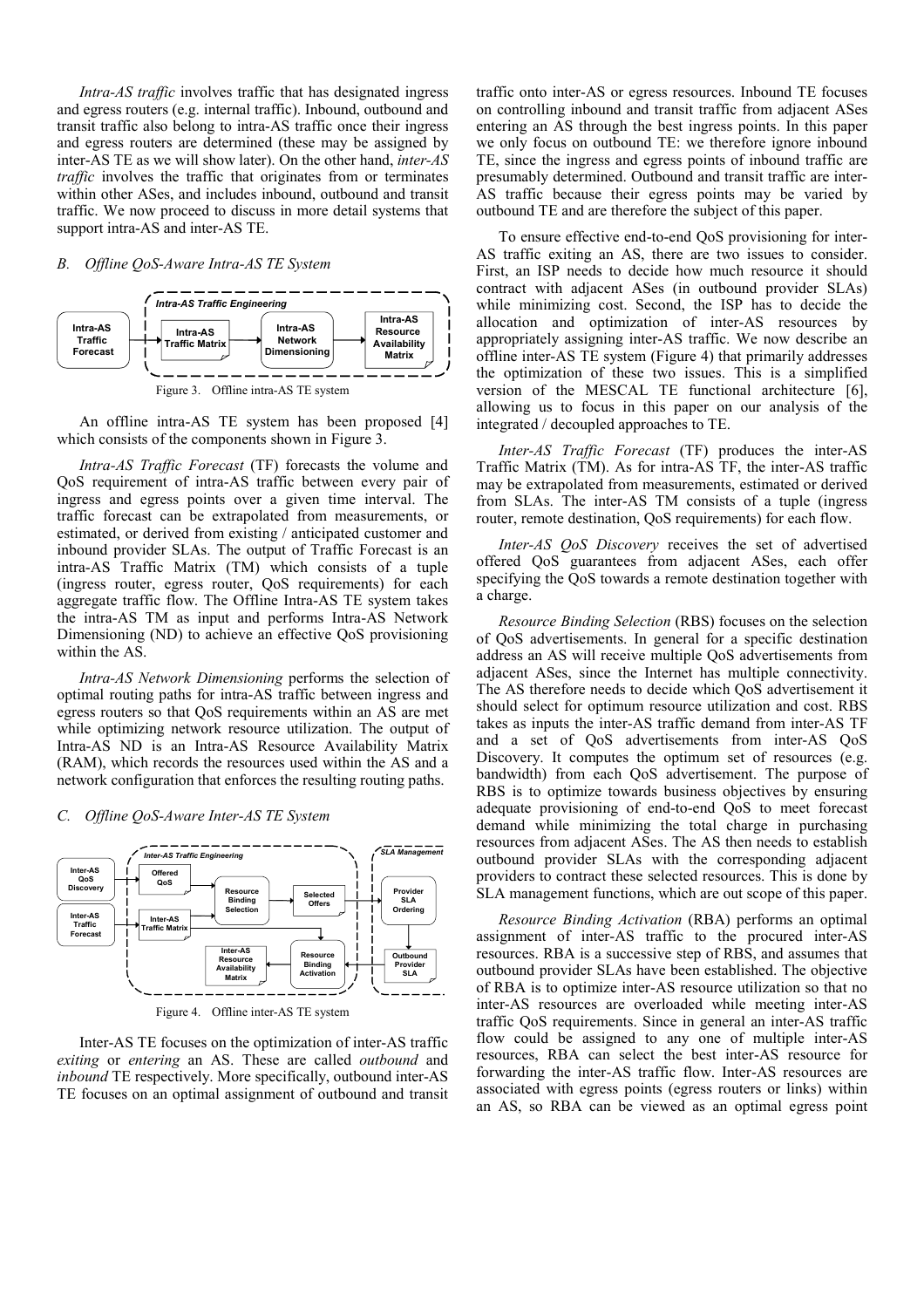selection for inter-AS traffic. The output of RBA is an Inter-AS RAM, which consists of the utilization of inter-AS resources and the outcomes of the optimal inter-AS trafficresources assignment, including the egress points associated with the selected inter-AS resources for forwarding the inter-AS traffic to the adjacent ASes.

The proposed offline inter-AS TE system has been implemented using Java. We have proposed efficient heuristic algorithms and evaluated them for RBS and RBA in [7] and [8] respectively.

#### IV. INTRA-AS AND INTER-AS TE INTEROPERABILITY

Network operators currently may treat intra-AS and-inter-AS TE independently, even though a direct relationship exists between them. This therefore adversely affects the TE performance of (1) end-to-end QoS guarantees, and (2) intra-AS and inter-AS resource utilization. To achieve optimal TE performance, we need to understand this direct relationship between intra-AS and inter-AS TE, and explore their interaction so that they can work collectively. In this paper we propose two approaches for this interaction and evaluate them through simulation.

#### *A. Traffic Engineering Performance*

The objectives of TE performance can be classified into two categories: traffic-oriented and resource oriented [9]. Traffic-oriented objectives include aspects that enhance the QoS of traffic streams so as to meet the QoS requirement of the traffic. Resource-oriented objectives include aspects pertaining to the optimization of resource utilization so as to minimize congestion and cost and perform load balancing, etc.

#### *B. Relationship between Intra-AS and Inter-AS TE*

Although inter-AS TE only determines the best egress points for forwarding inter-AS traffic, the traffic itself has to be routed within an AS and therefore consumes resources. Selecting different egress points results in different routes within the AS, thereby yielding different effects on intra-AS traffic and resource utilization. For example, if Inter-AS TE selects an optimal egress point this may constrain intra-AS TE's solution space with either (1) sub-optimal intra-AS routes toward the egress point or (2) no feasible routes to satisfy the end-to-end QoS requirement of this flow or other traffic, thus failing to provide end-to-end QoS. Therefore, the objectives of intra-AS TE may need to be considered by inter-AS TE. Put another way, if some intra-AS traffic flows use overloaded routes towards a particular egress router, it may be desirable to change the egress routers of some of these flows in order to reduce traffic on the overloaded paths.

We therefore deduce that optimal TE performance with end-to-end QoS guarantees is unlikely to be achieved without the collaboration of both intra-AS and inter-AS TE.

## *C. Approaches to Intra-AS and Inter-AS TE optimization*

We explore the interaction between intra-AS and inter-AS TE by investigating how best to get them to work collectively to achieve optimal TE performance. The scope of this interaction is between intra-AS TE and Inter-AS TE RBA, since both their objectives are to optimize traffic and resource utilization performance. We propose two potential approaches for this interaction, namely the decoupled and integrated approaches. Other options that are a combination of these two approaches are also feasible (and are being investigated within MESCAL) but for our initial analysis in this paper we focus on decoupled and integrated approaches to illustrate their respective benefits and drawbacks.



The decoupled approach divides offline intra-AS TE and inter-AS TE into two phases. Intra-AS and inter-AS TE retain their own optimization problems, objectives and algorithms. The two modules perform a sequential optimization, with only minimal interaction between them and limited parameter passing. Since inter-AS TE determines egress points for inter-AS traffic, and intra-AS TE engineers traffic that has designated ingress and egress routers, intra-AS TE cannot be performed until inter-AS TE has been accomplished. The first step therefore is for inter-AS TE to determine egress points for inter-AS traffic, and the second step is to optimize resource utilization within an AS using intra-AS TE (Figure 5). Solving the two optimization problems in the decouple approach could be NP-hard, e.g. intra-AS route selection and egress point selection problems can be respectively reduced to Integral Multicommodity Flow Problem and Generalized Assignment Problem which are NP-hard. The decoupled approach is essentially the general approach in current practice.

Upon the completion of inter-AS TE's RBA, inter-AS traffic can be effectively treated as intra-AS traffic since its ingress and egress routers are determined. The ingress and selected egress routers for inter-AS traffic recorded in inter-AS RAM are used by intra-AS TF to produce an intra-AS TM. This intra-AS TM, thus, not only involves local customer traffic (internal and inbound), but also outbound and transit traffic processed by inter-AS TE. Finally, the intra-AS TM is used by intra-AS TE to perform intra-AS optimal route selection.

## *2) The Integrated Approach*



In the integrated approach, inter-AS TE is performed in conjunction with intra-AS TE as a joint optimization of egress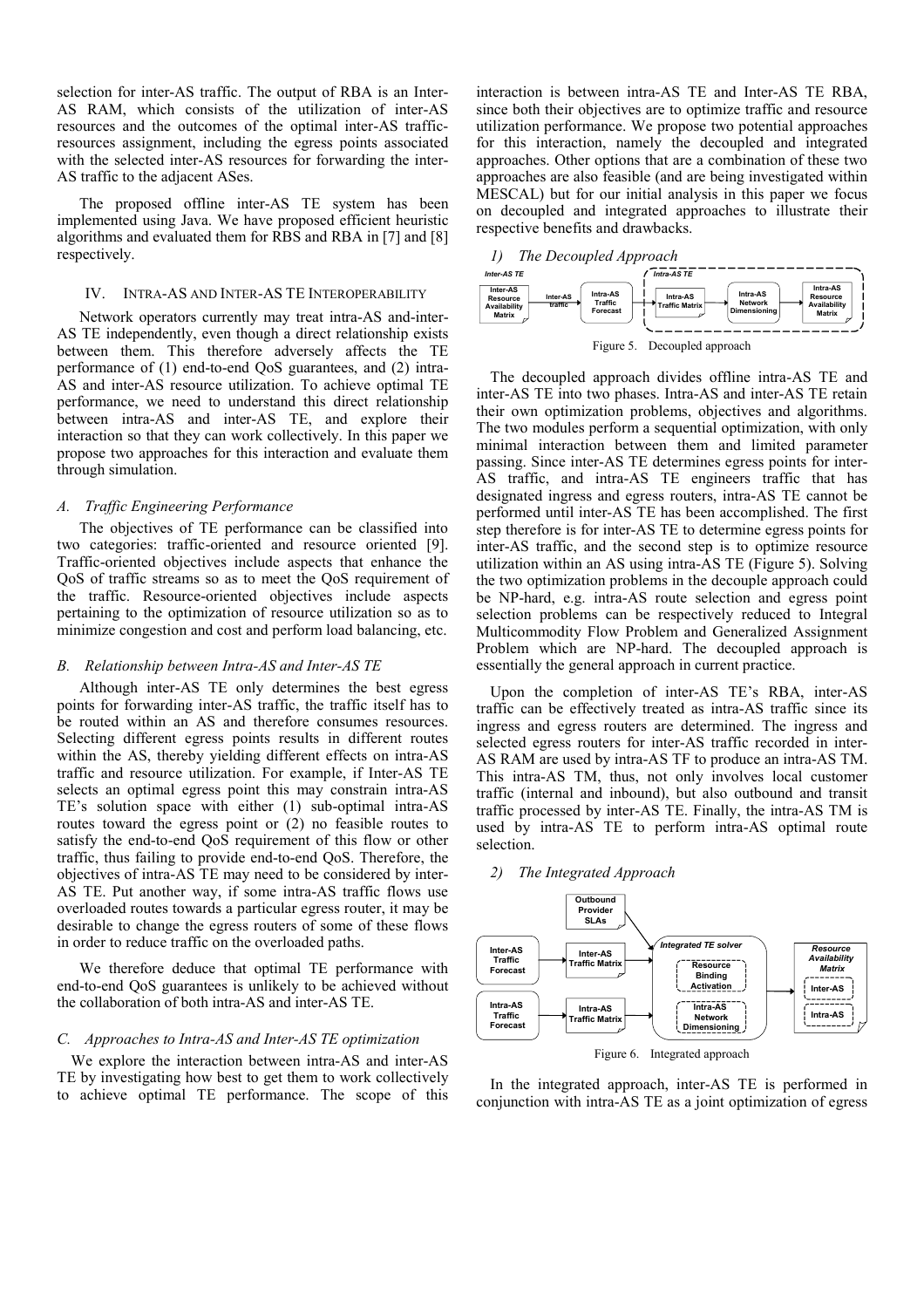point selection and intra-AS route selection. This constitutes a multi-objective optimization problem for both traffic and resource utilization (Figure 6). Solving the joint optimization problem is NP-hard due to the joint of two NP-hard problems.

The Integrated TE Solver is the optimization module, performing RBA and intra-AS ND simultaneously. It takes as inputs the outbound provider SLAs, and the intra-AS and inter-AS TM. The optimization algorithm in the integrated TE solver solves the joint optimization problem. Finally, the integrated TE Solver produces as output the RAM, consisting of both intra-AS and inter-AS RAM.

## *D. Analysis of the Decoupled and Integrated Approaches*

In this section, we analyze the decoupled and integrated approaches with respect to traffic engineering performance and provide heuristic algorithms for each approach. We also evaluate through simulation the behavior of each approach in the next section.

The decoupled approach can produce the best inter-AS TE performance because inter-AS TE is performed first and independently from the intra-AS TE. However, since inter-AS TE does not consider intra-AS resource utilization, two situations that have been mentioned in section IV.B may emerge. These two situations affect the traffic-oriented and resource oriented objectives of TE performance respectively. Since there is mutual dependency between intra-AS and inter-AS TE, the solution obtained by this approach may not be optimal.

In comparison with the decoupled approach, the integrated approach allows the optimization of intra-AS and inter-AS resource utilization simultaneously. For example, pre-selection can filter out candidate solutions that do not meet end-to-end QoS requirements, and a TE cost function can be employed to take into account the performance of both intra-AS and inter-AS resource utilization. Furthermore, a relative weighting could be introduced into the cost function to control the balance between the intra-AS and inter-AS TE objectives of resource utilization. As a result, the traffic engineering performance achieved by the integrated approach is usually satisfactory and can be flexibly controlled.



Figure 7. Example of TE performance

Figure 7 illustrates the traffic engineering performance of the two approaches. Assume that the decoupled approach selects egress point A for an inter-AS traffic flow because this achieves the best inter-AS resource utilization; further assume that the utilization by selecting egress point A is just slightly better than the case when egress point B is selected. However, if the intra-AS route C towards the egress point A is suboptimal, there will be a degradation of intra-AS resource utilization. In contrast, the integrated approach would select egress point B since intra-AS route D achieves much better intra-AS resource utilization than that of route C without a significant degradation of inter-AS resource utilization. We believe that the integrated approach can provide a more flexible, controllable and effective TE solution.

## V. PROBLEM FORMULATION

The optimization problem we consider in this paper is to optimize both intra-AS and inter-AS TE objectives while meeting traffic QoS requirements, using the decoupled and integrated approaches.

We use the following performance metrics as the optimization criteria to evaluate the decoupled and the integrated approaches: (i) Total network cost (the sum of intra-AS and inter-AS cost), (ii) total bandwidth consumption, and (iii) maximum intra-AS and inter-AS link utilization. The first metric captures the overall network cost. Overall intra-AS (respectively inter-AS) cost is defined as the sum of the cost of the intra-AS (inter-AS) links. Fortz and Thorup [13] propose a piecewise linear increasing function of link utilization which imitates the response time of M/M/1 queue to access the cost of intra-AS links. By using the piecewise linear cost function, two objectives of bandwidth usage and resource load balancing are taken into account simultaneously. These two objectives are related to our second and third performance metrics. In other words, the overall network cost is a function of both bandwidth consumption and link utilization.

In this paper, we adopt the piecewise linear function to quantify the cost of intra-AS and inter-AS links. Since inter-AS links are the bottleneck in the Internet [14], we assume that the cost of using them is a factor  $\alpha$  times the cost of intra-AS links. We assume  $\alpha=2$  as our initial evaluation in this paper. The impact of  $\alpha$  on network performance will be evaluated in our future work.

The total bandwidth consumption is the amount of bandwidth needed to accommodate all traffic flows within an AS. It is calculated based on the bandwidth requirement of each traffic flow and the length of path on which the traffic flow has been assigned.

The utilization of a link is the amount of traffic on the link divided by its capacity. The maximum link utilization is the maximum utilization over all links in a network. Minimizing this objective ensures that traffic is moved away from congested to less utilized links and the distribution of traffic is balanced over the links [15].

For all three metrics, the lower values are preferred.

#### *A. Assumptions*

We propose heuristic algorithms for the decoupled and integrated approaches. There are of course many possible algorithm or solution combinations for the two approaches. However, since this paper is not intended as a comparative study of these options, we will propose a classical greedybased heuristic algorithm as the TE algorithm for the decoupled and integrated approaches. The proposed heuristic algorithms are similar to that proposed by Xiao [10] which has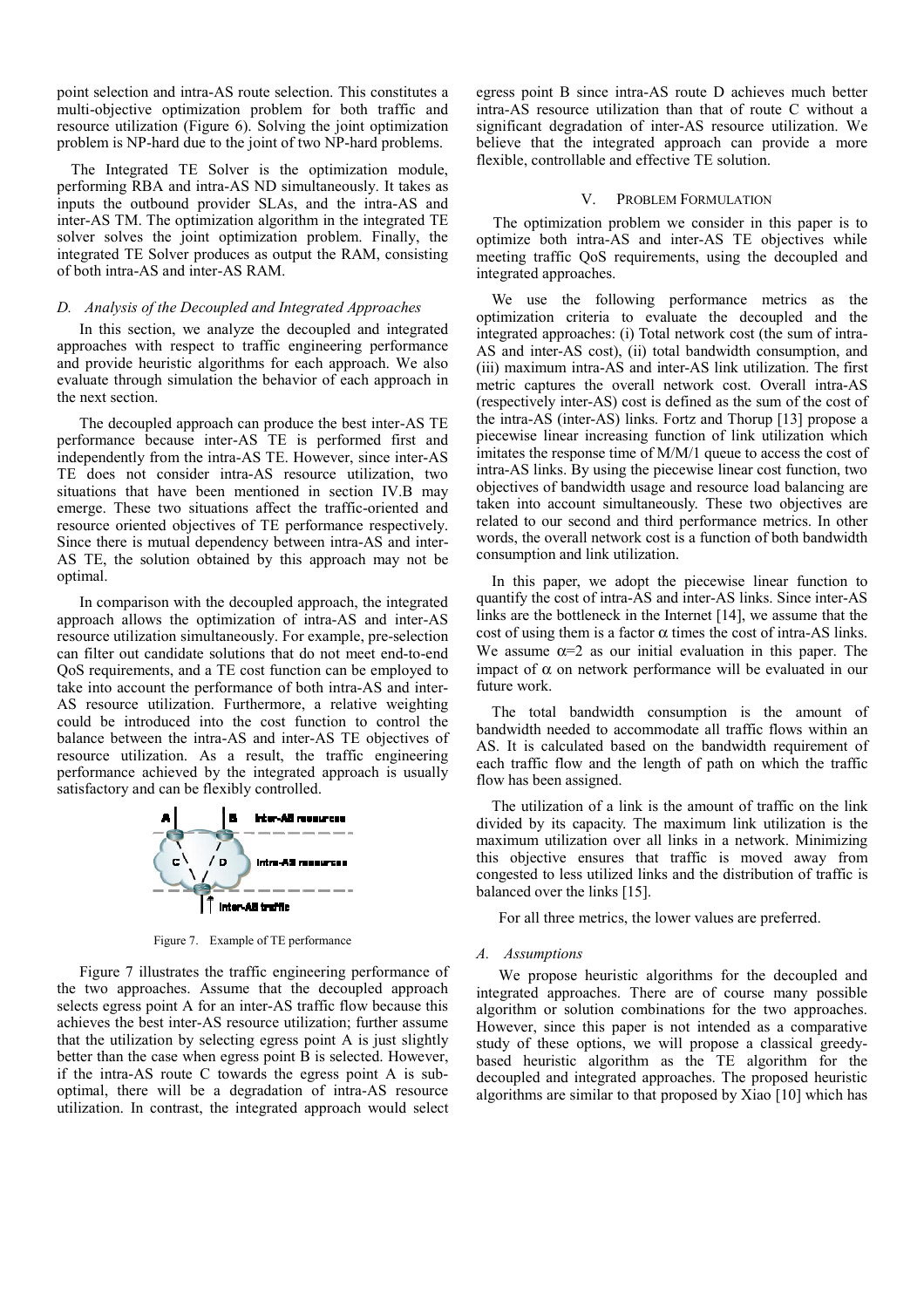been deployed in a real network system. The proposed algorithms for both approaches are very similar in order to accurately compare their TE performance. Although it might be appealing to test some more complex algorithms, the approach presented here is sufficient to illustrate the point of interest. For simplicity, but without loss of generality, we make the following assumptions for our algorithm and evaluation:

- Only outbound and transit traffic are considered.
- Bandwidth is considered as the QoS metric.

• The inter-AS resource objective to optimize is the inter-AS link utilization, and the outbound provider SLA is used as capacity constraint.

• Explicit routing is assumed and bandwidth constrained minimum cost routing algorithm is used for intra-AS route selection, where the cost is dynamically calculated for each considered traffic flow by the piece-wise linear cost function proposed in [13]. This not only minimizes resource consumption but also attempts to achieve load balancing within the network. The granularity of explicit paths is perprefix.

• The AS under consideration has sufficient capacity to meet the end-to-end bandwidth requirements of all inter-AS traffic flows. Thus, the traffic-oriented TE objective can be negligible.

# *B. Proposed Heuristic Algorithms*

The greedy-based heuristic algorithm for the *decoupled* approach works as follows:

1. Sort all inter-AS traffic flows in a descending order according to their bandwidth requirement. Consider the first traffic flow in that order and assign it to a feasible inter-AS link that meets the bandwidth requirement while incurring the lowest cost. Update the inter-AS resource availability and repeat the selection for the next traffic flow until all the traffic flows have been considered.

2. Based on the sorted traffic flows produced by step 1, select a route that satisfies the bandwidth demand for the first traffic flow between the associated ingress and egress routers. Update network resource availability and repeat this route selection for the rest of the traffic flow in that sorted order.

The greedy-based heuristic algorithm for the *integrated* approach works as follows:

1. Sort all inter-AS traffic flows in a descending order according to their bandwidth requirement.

2. Consider the first ordered traffic flow, identify a set of inter-AS links together with their corresponding intra-AS routes that satisfy the bandwidth demand. Calculate a cost based on the utilization of each possible combination of inter-AS link and intra-AS route were the traffic flow to be assigned to them. Among these possibilities, select the one with the minimum cost. Update the inter-AS and intra-AS resource availability and repeat the selection for the next flow until all the traffic flows have been considered.

The primary difference between the algorithms proposed for the two approaches is that the decoupled approach algorithm divides egress router and intra-AS route selection into two successive phases while the integrated approach algorithm finds both egress router and intra-AS route simultaneously for each traffic flow by considering their conditions (i.e. cost).

# VI. PERFORMANCE EVALUATION

# *A. Simulation Configuration*

The simulation is based on 100-node topologies generated by BRITE [11] with node degree of 4. The number of border routers is set to 30% of the total network nodes. Note that inter-AS links can be ingress or egress links, and we only consider egress links for outbound TE in this paper. Without loss of generality, we assume that each border router is attached to a maximum of three egress links and the capacity of each egress link is randomly generated between 150 and 300 units. The capacity of each intra-AS link is randomly generated between 80 and 200 units. As inter-AS links are usually the bottleneck in the Internet, the total capacity of all intra-AS links should be larger than that of all inter-AS links.

Due to the fact that only a small fraction of prefixes are responsible for a large fraction of the traffic [12], we therefore consider 100 popular remote destinations which are uniformly and randomly distributed over all the border routers. The number of remote destinations that each border router can reach, specified in outbound provider SLAs, is randomly generated between 30 and 60 units, and these remote destinations are randomly distributed among all the egress links. The contracted bandwidth for a remote destination is randomly generated between 30 and 60 units.

For each aggregated inter-AS traffic flow, the remote destination and the ingress router are randomly generated. The bandwidth demand of each aggregated inter-AS flow is randomly generated between 1 and 40 units.

To ensure confident results, each simulation point takes an average value based on 10 trial runs.

# *B. Computational Results and Analysis*

Figure 8 and 9 show the inter-AS and intra-AS cost as a function of number of inter-AS traffic flows achieved by the decoupled and integrated approaches respectively. The intercost achieved by the two approaches is nearly identical. This is because the cost of using inter- AS links is higher than that of intra-AS links, so the inter-AS link utilization becomes a dominant factor in the selection decision in both approaches. It is possible that there are several inter-AS links that have very similar utilization, but the intra-AS routes connected to them may have different costs. In this case, the integrated approach can select the best combination of inter-AS links and intra-AS routes. We see in Figure 9 that the performance difference between the two approaches is primarily in their intra-AS cost.

The total network cost is defined as the sum of intra-AS and inter-AS cost. Since the inter-AS cost achieved by both approaches are nearly identical, the total cost will mainly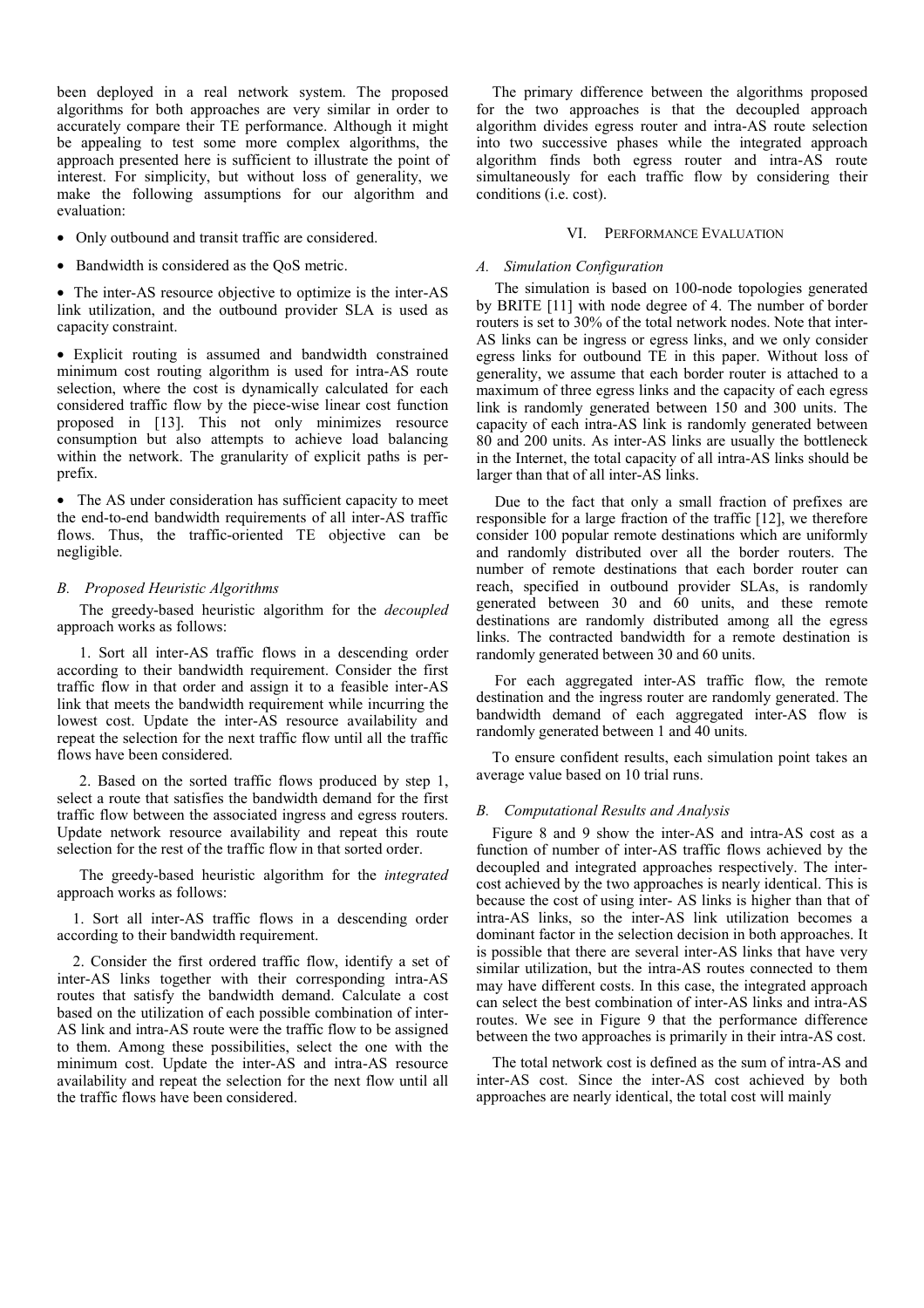

Figure 9. Evaluation of intra-AS cost

depend on the intra-AS cost. Hence, the total cost achieved by the integrated approach is much lower than that achieved by the decoupled approach. This resembles the performance shown in Figure 9.

A major reason for the large intra-AS cost in the decoupled approach is due to the increase in bandwidth consumption and link utilization within an AS. Figure 10 shows that the integrated approach uses less bandwidth to accomplish its endto-end QoS provisioning within the network than the decoupled approach. This is because, when choosing egress routers, the number of hops on the corresponding intra-AS routes has been considered as the selection criteria. The decoupled approach on the other hand may choose an egress router with the best inter-AS link utilization but at the expense of long intra-AS route towards the egress router, resulting in high bandwidth consumption.











Figure 12. Evaluation of maximum intra-AS link utilization